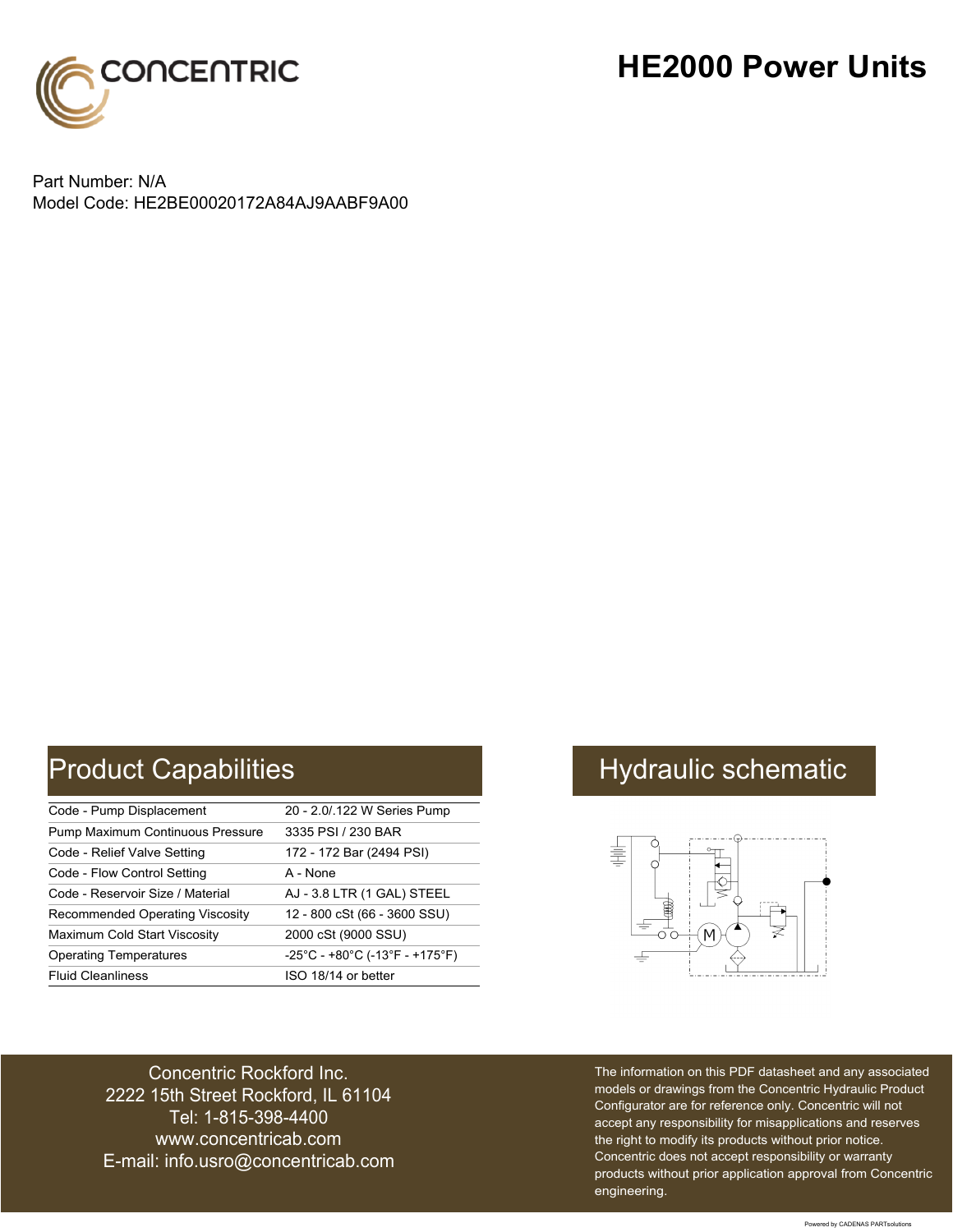



### **Motor Performance Assembly Kit List**





These are performance curves for your power unit. You can use these curves to determine the amp draw and performances as well as run time restrictions.

For these charts, start on the horizontal axis and go up to find you parameters. THE S2/S3 % for DC motors are measured in minutes and % of a 5 minute duty cycle respectively.

HE2000 power units can easily be assembled from kits in our 130 standard capabilities program.

These kits can be purchased through your local distributor and assembled. Below is a list of the kits and quantities required for your power unit.

| <b>Kit Description</b>   | <b>Kit Number</b> | Qty.         |
|--------------------------|-------------------|--------------|
| Adapter Kit              | #1303649          | $\mathbf{1}$ |
| Port Plug Kit            |                   |              |
| AC Motor Adapter Kit     |                   |              |
| Valve Kit                | #1300192          | $\mathbf{1}$ |
| Solenoid Coil Kit        |                   |              |
| Manifold Kit             |                   |              |
| Cavity Plug Kit          |                   |              |
| P.O. Check Kit           |                   |              |
| <b>Riser Block Kit</b>   |                   |              |
| <b>Bolts Kit</b>         |                   |              |
| Pump Type Kit            | #1303438          | $\mathbf{1}$ |
| Relief Valve Setting Kit | #1303661          | 1            |
| Flow Control Valve Kit   |                   |              |
| Motor Kit                | #1300619          | $\mathbf{1}$ |
| Reservoir Kit            | #1300904          | $\mathbf{1}$ |
| <b>Start Switch Kit</b>  |                   |              |
| Tube Kits Kit            | #1300868          | 1            |

Concentric Rockford Inc. 2222 15th Street Rockford, IL 61104 Tel: 1-815-398-4400 [www.concentricab.com](www.concentrichydraulics.com) E-mail: [info.usro@concentrica](mailto://info.usro@concentricab.com)b.com The information on this PDF datasheet and any associated models or drawings from the Concentric Hydraulic Product Configurator are for reference only. Concentric will not accept any responsibility for misapplications and reserves the right to modify its products without prior notice. Concentric does not accept responsibility or warranty products without prior application approval from Concentric engineering.